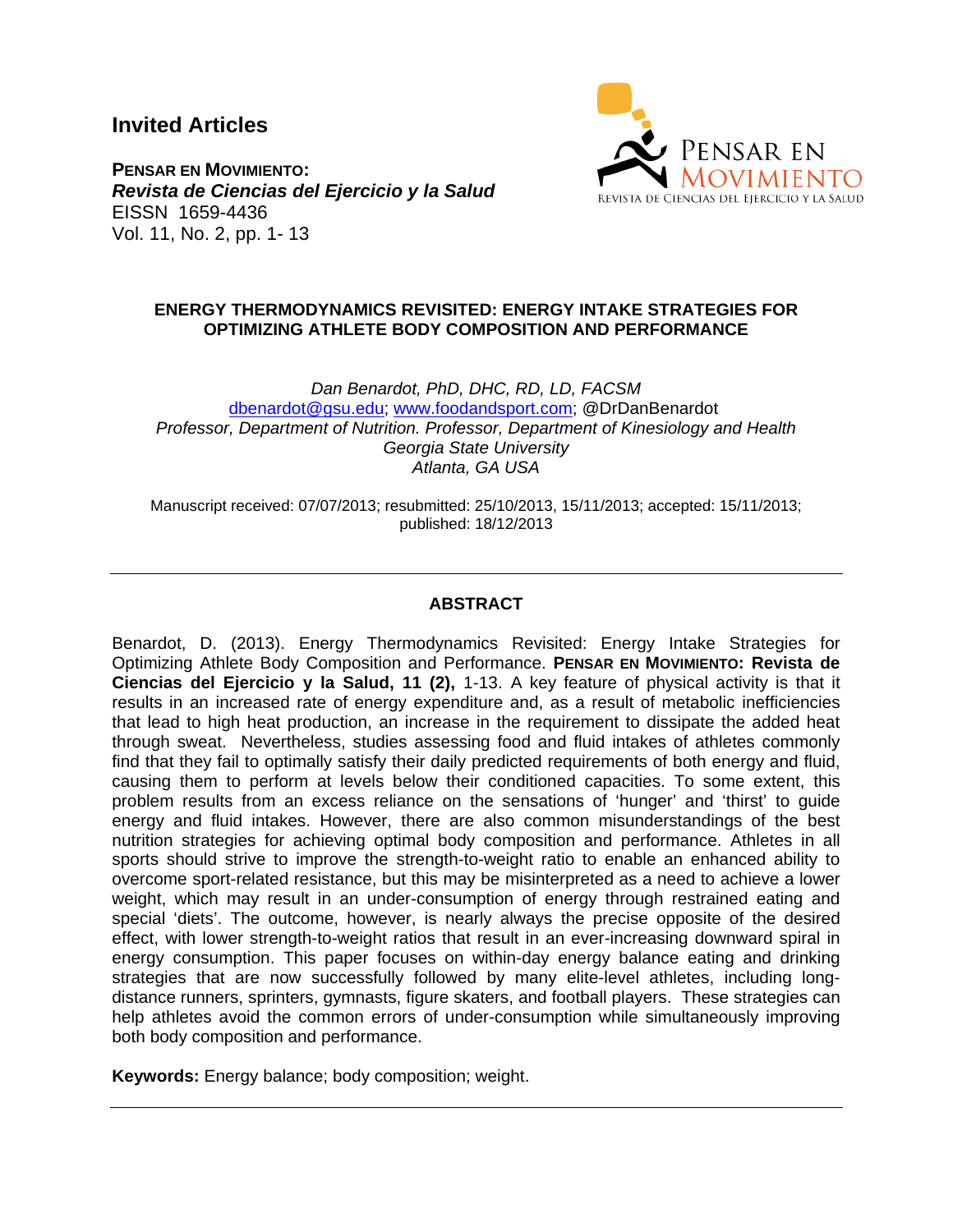

## **RESUMEN**

Benardot, D. (2013). Replanteamiento de la termodinámica energética: estrategias de ingesta de energía para la optimización de la composición corporal y el rendimiento en atletas. **PENSAR EN MOVIMIENTO: Revista de Ciencias del Ejercicio y la Salud, 11 (2),** 1-13. Un aspecto clave de la actividad física es que produce un aumento en la tasa de gasto energético y, como resultado de las ineficiencias metabólicas que conducen a una alta producción de calor, produce un aumento en la necesidad de disipar el calor adicional con ayuda de la sudoración. No obstante, los estudios que valoran la ingesta de alimentos y bebidas en los atletas concluyen que estas personas no logran satisfacer de manera óptima su requerimiento diario previsto de energía ni de líquido, provocando que su rendimiento sea inferior con respecto a lo que su capacidad permitiría. Este problema obedece, en cierta medida, a una dependencia excesiva de las sensaciones de hambre y sed como guías para la ingesta de energía y líquido. Además, existen malentendidos sobre las mejores estrategias nutricionales para alcanzar tanto una composición corporal adecuada como un rendimiento óptimo. Todos los atletas, independientemente de su disciplina deportiva, deberían esforzarse por mejorar su relación fuerza-peso para facilitar una mayor habilidad de superar la resistencia asociada a su deporte; sin embargo, esto se puede interpretar incorrectamente como la necesidad de disminuir el peso, lo cual puede provocar el consumo insuficiente de energía a través de restricciones en la alimentación y *dietas* especiales. El resultado es, casi siempre, el opuesto de lo que se pretendía alcanzar, puesto que se dan relaciones más bajas de fuerza-peso que a su vez producen una espiral descendente en el consumo energético. Este manuscrito se concentra en las estrategias de equilibrio diario de alimentación e ingesta de líquido que utilizan actualmente con éxito muchos atletas de élite, incluyendo a corredores de larga distancia, velocistas, gimnastas, patinadores artísticos y jugadores de fútbol americano. Dichas estrategias pueden ayudar a los atletas y así evitar los errores comunes de baja ingesta, al mismo tiempo que mejoran su composición corporal y rendimiento.

**Palabras Clave:** balance energético, composición corporal, peso.

#### **Introduction**

All athletic endeavors cause an increased rate of energy expenditure, a change in the energy substrate utilization, altered vitamin and mineral requirements, and an enhanced requirement to dissipate the heat produced as a result of the exercise. The efficiency of converting burned fuel to muscular movement, estimated to be 20-40%, results in a great deal of exercise associated heat production. Since humans cannot acquire additional heat, exercise mandates the production of a large amount of heat removing sweat (Burke, [2001;](#page-10-0) Maughan & Noakes, [1991\)](#page-11-0). Physical activity, therefore, increases both energy and fluid requirements. Despite these seemingly simple exercise-associated requirements, surveys assessing food and fluid intakes have found that physically active people commonly fail to optimally satisfy the increased needs of both energy and fluid (Hawley & Burke, [1997;](#page-10-1) Hubbard, Szlyk & Armstrong, [1990\)](#page-10-2). To exacerbate this problem, it has been found that there is a tendency to supply the energy and fluids after they are most needed (i.e., post-loading), resulting in compromised performance and an undesired change in body composition (Deutz, Benardot, Martin & Cody, [2000;](#page-10-3) Saltzman & Roberts, [1995\)](#page-11-1). Several possibilities exist for why athletes fail to optimally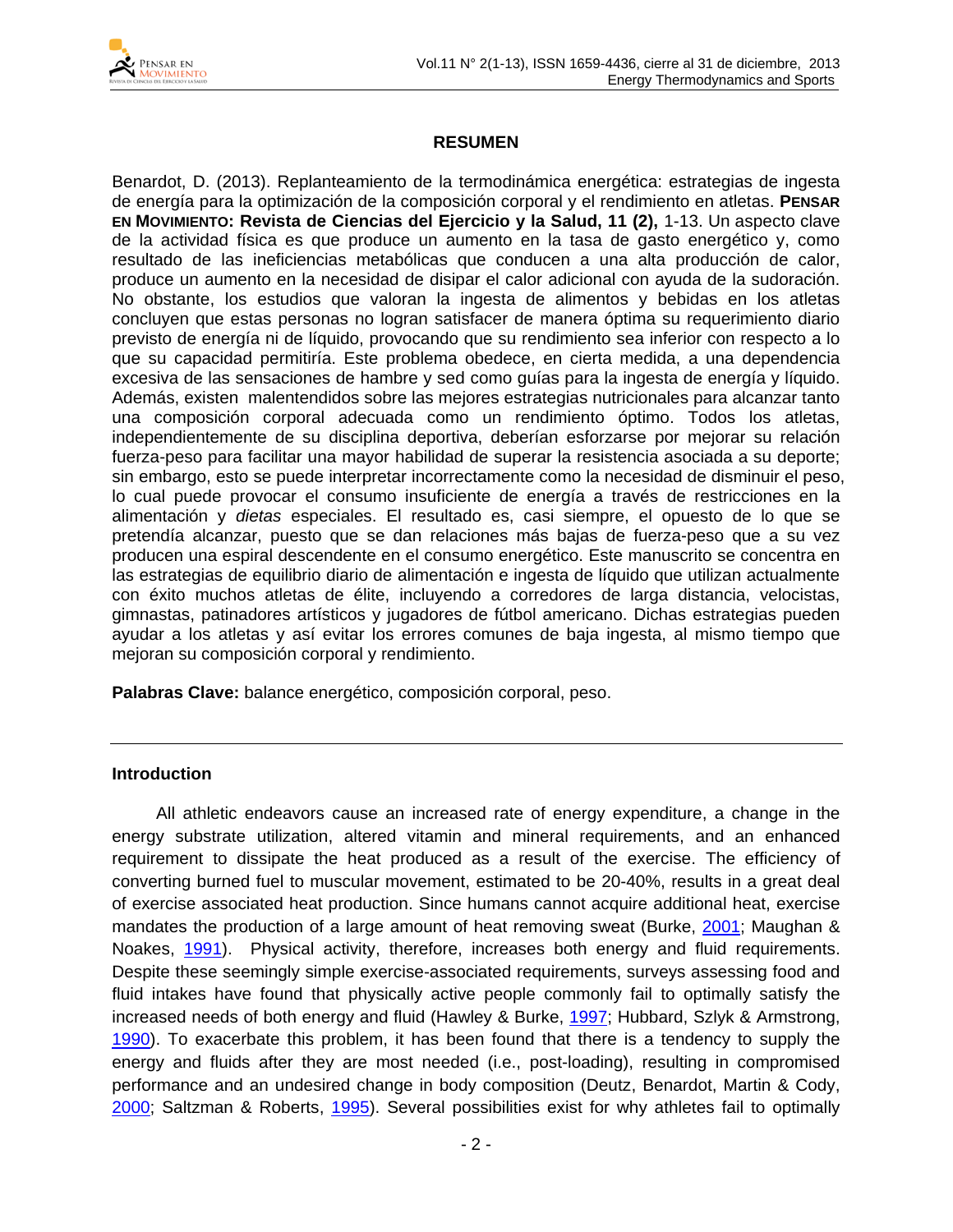

satisfy total energy and fluid needs, including a poor understanding of what foods and beverages are best do consume; inadequate availability of foods and beverages before, during, and after exercise; a sport-specific tradition that perpetuates inadequate eating and hydration habits; and a tendency for athletes to model behavior after those who have excelled in the sport even if their food/beverage consumption behaviors are less than optimal (Benardot, [2007\)](#page-9-0).

Many athletes also have a level of eating anxiety, with a fear that eating exerciseappropriate foods and beverages will negatively alter body composition by increasing weight (Vardar, Vardar & Kurt, [2007;](#page-12-0) Haase, Prapavessis & Owens, [2002;](#page-10-4) Krane, Waldron, Stiles-shipley & Michalenok, [2001\)](#page-11-2). To some extent, there is confusion with what to eat and drink because of a common misuse of terms. For example: high body fat does not mean high body weight, leanness is not the same as thinness, and a higher weight may be a very good thing if it is the result of more lean mass that can improve the strength-to-weight ratio (Benardot, [2007\)](#page-9-0). The coach who insists that his/her athlete lose five pounds may be dismayed at the performance outcome if the majority of that weight comes from muscle and not fat. This same athlete who gained five pounds of muscle and lost five pounds of fat would be the same weight but with a better strength-to-weight ratio. This athlete would also appear smaller (an advantage in certain 'appearance' sports) because muscle is denser than fat, and would likely also have better endurance because there is less non-muscle 'baggage' to move. Put simply, the failure of many physically active people to optimally consume fluid and energy may be the direct result of using an inappropriate metric, weight, as the sole measure of performance readiness. It also may be due to a misunderstanding of energy thermodynamics as it relates to humans.

### **Energy Thermodynamics: Macro-Economic View**

The traditional view of energy balance involves a macroeconomic view of the human system: A 24-hour energy intake that equals a 24-hour energy expenditure results in perfect energy balance, a state that is associated with weight stability (See [Figure 1\)](#page-3-0). It is also understood that a positive energy balance (i.e., relatively more energy consumed than expended) mandates that the excess energy be stored, resulting in a higher weight, and that a negative energy balance (i.e., relatively less energy consumed than expended) mandates that the difference in energy must be provided by body tissues, resulting in lower weight (Melby & Hickey, [2005\)](#page-11-3). This system of energy thermodynamics implies that a significant reduction in energy intake (often described as 'dieting') results in weight loss, but the belief that it also results in an improved body profile and body composition does not stand up to scrutiny. There is evidence that dieters (i.e., anyone failing to adequately satisfy energy needs) commonly experience a return to the original weight, but the resultant weight has lower metabolic mass and higher fat mass (Saltzman & Roberts, [1995;](#page-11-1) Wing & Phelan, [2005\)](#page-12-1).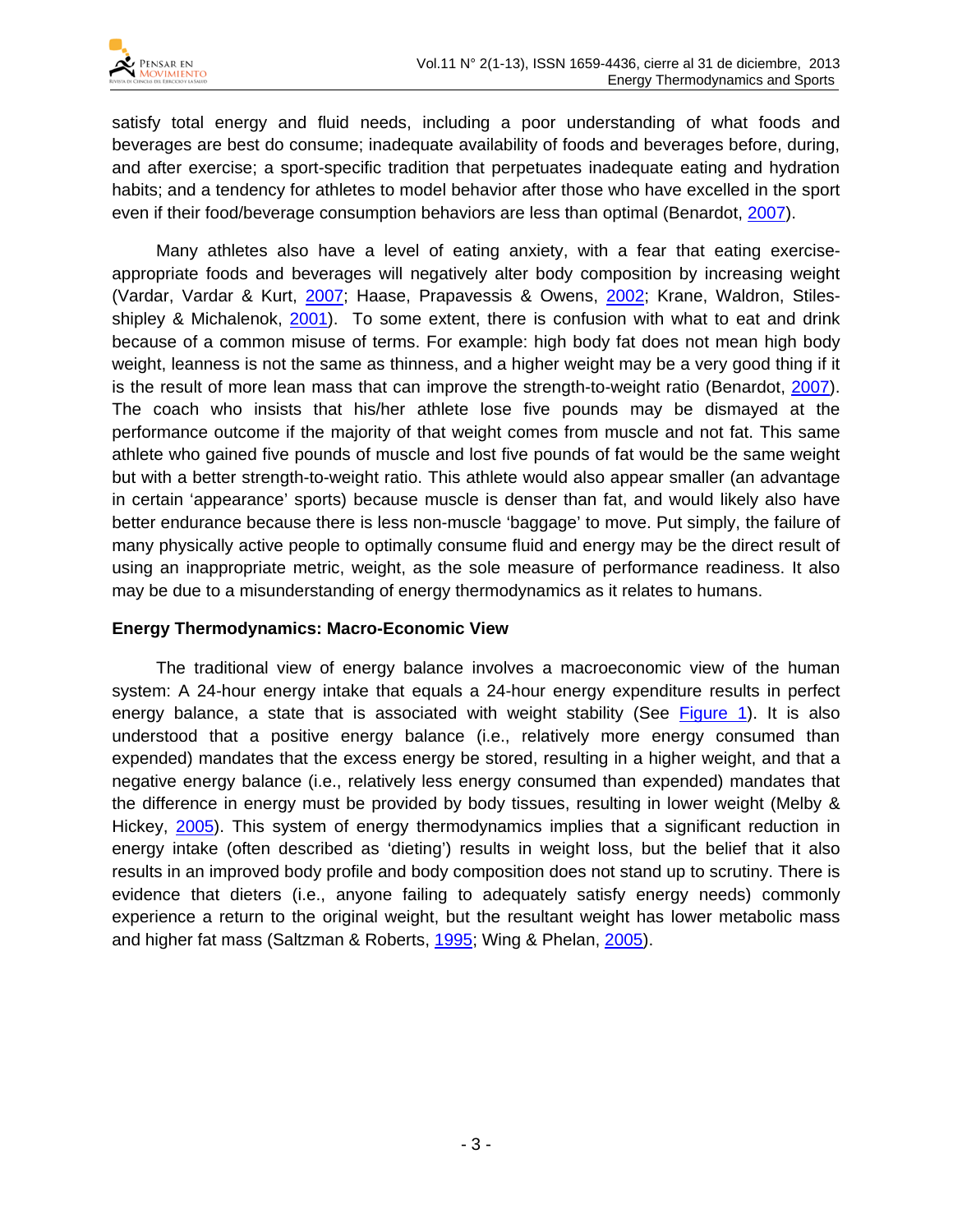



*Figure 1*. Macroeconomic View of Energy Balance Prepared by the author

<span id="page-3-0"></span>This excessively simplistic view of energy balance, which ignores the human hormonal responses to real-time changes in energy balance, has a standard kcal-to-weight relationship that is commonly used to predict weight change in both athletes and obese people:  $3,500$  kcal = 1 pound (14,644 kJ =  $0.454$  kg). That is, a 3,500 kcal positive energy balance will result in a 1pound increase in weight, and a 3,500 kcal negative energy balance will result in a 1-pound decrease in weight. Although this relationship is a standard feature of virtually all books and book chapters that discuss energy balance, it has never been found to be correct. A recent review of energy balance has found that this relationship is not, in fact, accurate (Hall et al., [2012\)](#page-10-5). They point out that it is fallacy to think that small changes in lifestyle have the capacity to reverse obesity, and show that walking to lose 100 kcal more each day should result in 50 lb. of weight loss in 5 years, but the actual loss is typically a mere 10 lb. A new on-line model presented by the National Institutes of Health (U.S.) has incorporated this point by including new set point plateau norms [\(http://bwsimulator.niddk.nih.gov\)](http://bwsimulator.niddk.nih.gov/). This system finds that a 40 kcal/d permanent reduction in energy intake should result in  $\sim$  20 lb. weight loss in 5 years, but the actual predicted weight loss is only 4 lb. because the body has a compensatory response that is not considered in the standard (i.e.,  $3,500$  kcal = 1 lb.) energy balance prediction.

### *Hormonal Response to Energy Balance Shifts*

There are data to suggest that relatively large doses of refined/simple carbohydrates may result in hyperinsulinemia which, unlike a normoinsulinemic response, fails to shut down the appetite controlling hormone ghrelin (Saad et al., [2002;](#page-11-4) Knerr, Gröschl, Rascher & Rauh, [2003;](#page-11-5) Blom et al., [2005\)](#page-9-1). The continued ghrelin presence would result in greater food consumption and, if this produces a high positive energy balance, would result in higher weight. Without an anabolic stimulus to increase muscle, this in turn would result in higher body fat. The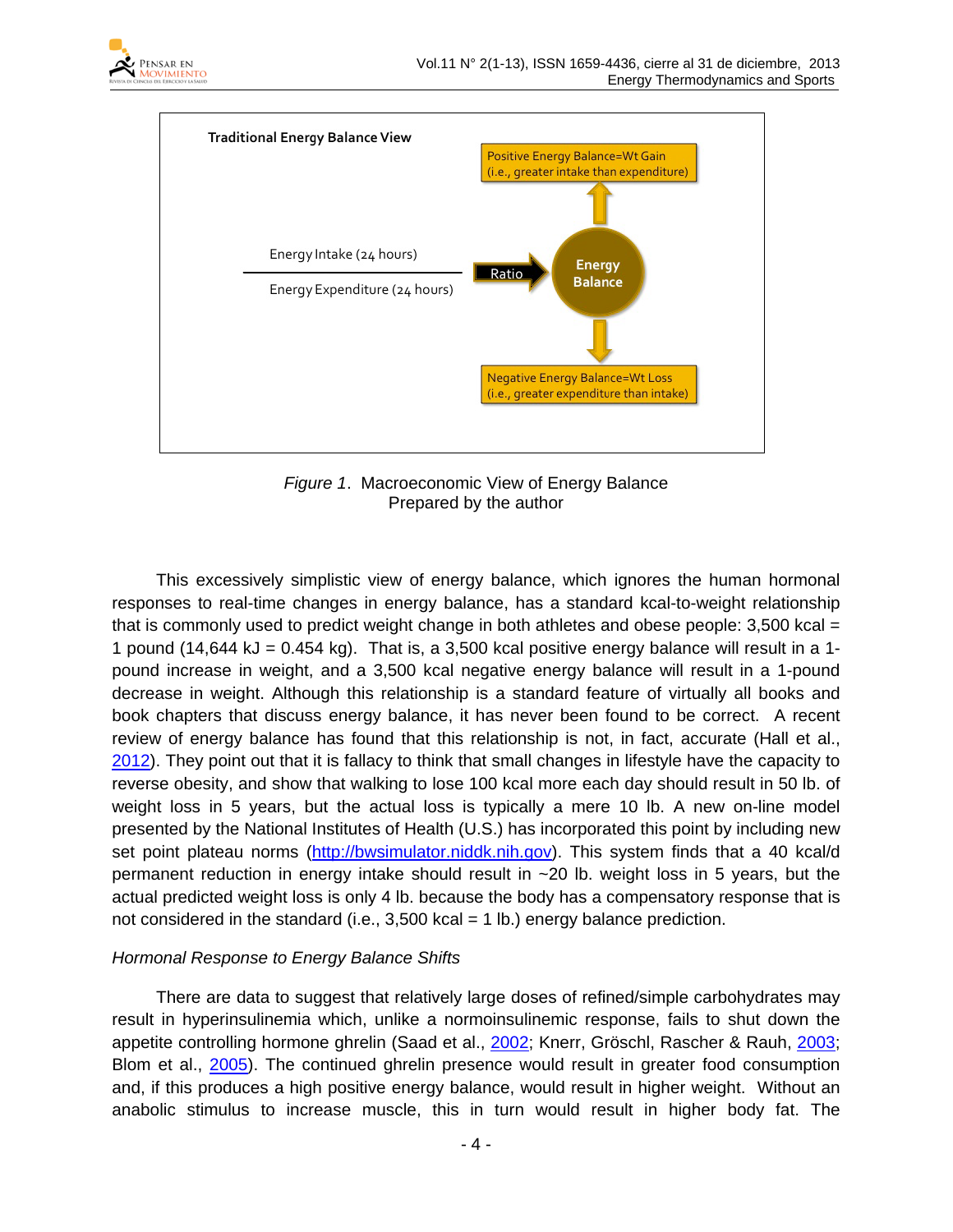

carbohydrate explanation for hyperinsulinemia is likely to be incomplete and potentially misleading, as there are multiple causes of hyperinsulinemia in addition to the consumption of high glycemic meals that typically contain a high proportion of refined carbohydrates or sugar. For instance, an eating pattern that is infrequent and allows blood sugar to drop below normal levels may also result in a hyperinsulinemic response at the next eating opportunity (Bertelsen et al., [1993;](#page-9-2) Fáibry & Tepperman, [1970\)](#page-10-6). Insulin is produced exponentially to the caloric load of the food consumed, so eating an excessively large meal (regardless of its composition) would also result in excess insulin production with the concomitant increase in fat and, because of the associated maintenance of ghrelin, more total energy intake and weight (Toshinai et al., [2001;](#page-12-2) Cohn, Berger & Norton, [1968\)](#page-10-7). Higher total body fat or higher abdominal fat, regardless of the food consumed, also results in hyperinsulinemia and all of its sequellae (Evans, Hoffman, Kalkhoff, & Kissebah, [1984;](#page-10-8) Peiris, Mueller, Smith, Struve, & Kissebah, [1986\)](#page-11-6). So, while it is true that carbohydrates play a special role in insulin production, there are multiple other causes of hyperinsulinemia that are independent of macronutrient distribution and these causes cannot be ignored if attempting to understand how energy balance dynamics influence weight and body composition.

An additional problem is that the calculation of energy balance using the 24-hour macroeconomic view makes the assumption that the time of day used to assess the prior 24 hours is irrelevant. The typical data collection strategy for such an assessment is to ask a client/athlete for the immediate prior 24-hour energy intake and expenditure regardless of the time of day the client is with you. This assumes that energy balance at that precise point of time is the same for the entire 24-hours that preceded it. However, the within-day energy balance curve is not flat, so the time of day that the client/athlete is assessed creates differences in the energy balance calculation. Also, meals are not always consumed at the same times. A later dinner that is consumed early in the 24-hour assessment period could lead to two dinners being included in the same analysis period, resulting in an apparent large 24-hour energy balance surplus. An early dinner early in the 24-hour assessment period and a late dinner late in the same 24-hour assessment period could exclude both dinners and make it appear as if the client is in a chronic energy balance deficit. The resulting energy balance conclusion would, therefore, be entirely different for the same person, depending on the time of day the evaluation took place.

It is possible for a person to appear to be in nearly perfect energy balance at the end of a 24-hour assessment period, but to have arrived at this point with extremely large energy balance surpluses or deficits that could impact body composition. A source of concern with the macroeconomic model for energy balance is the lack of importance placed on how energy is consumed or how it is expended. This model assumes that a person requiring 2000 kcal/day (8368 kJ/day) to satisfy energy requirements could consume that energy without regard to meal size or eating frequency, and the energy balance influence on weight or body composition would be the same. This person could, for instance, have a 2000 kcal breakfast and eat nothing else the remainder of the day to satisfy the energy requirement; they could have a 2000 kcal dinner and eat nothing else prior to that dinner; or they could have four 500 kcal meals during the day. The 24-hour macroeconomic model assumes that the endocrine system only takes action at the point of assessment, and that the outcomes in body composition and weight would be the same, but they are not. The large breakfast would cause the person to spend the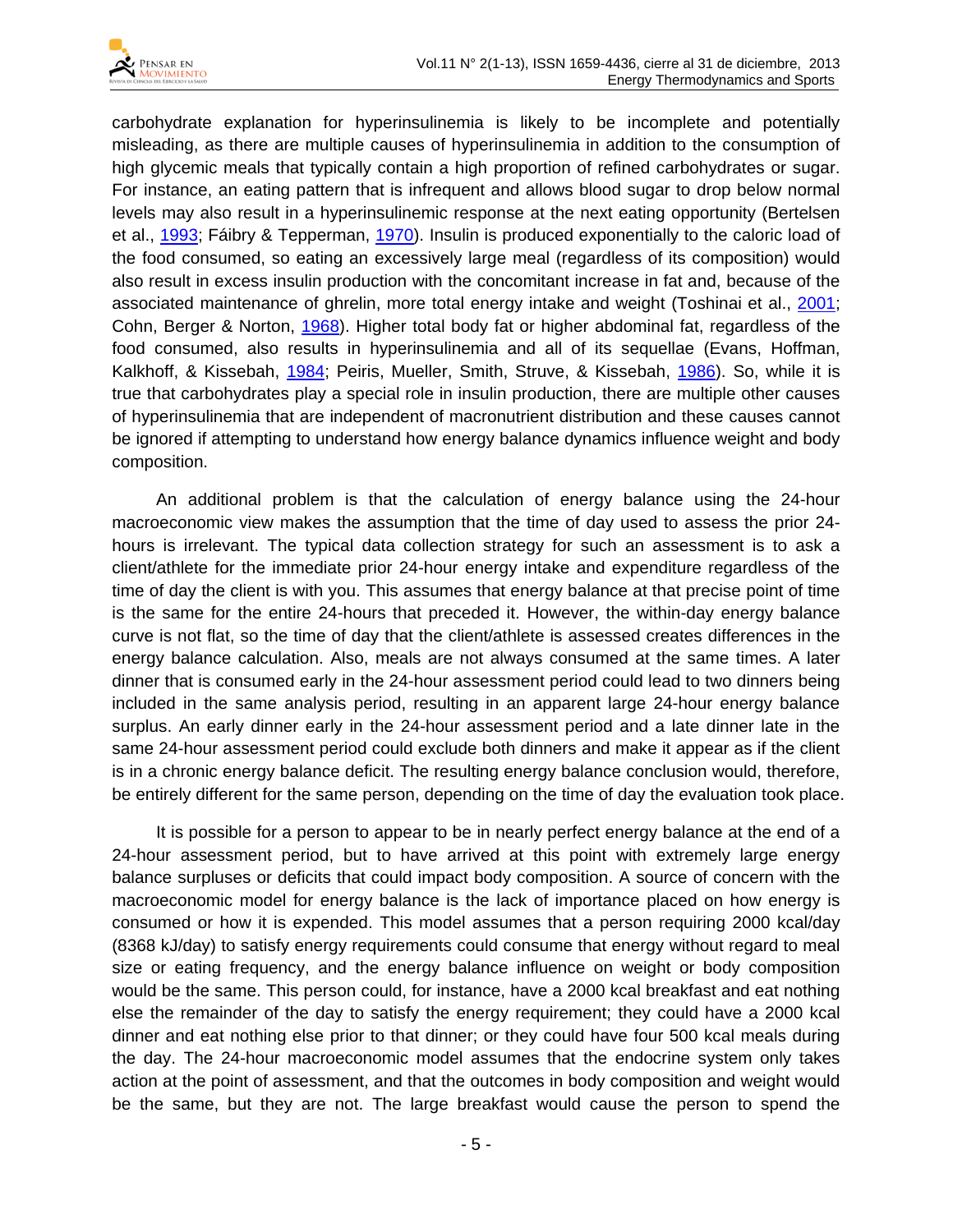

majority of the day in an energy balance surplus, with excess fat storage the likely outcome; the large dinner would cause the person to spend the majority of the day in an energy balance deficit, with catabolism of lean tissue and a relatively higher fat storage; and the frequent meal eater is more likely to sustain the metabolic mass and the fat mass. An example of this can be found in an assessment of an elite figure skater, whose ending energy balance was very close to perfect, but who achieved a large energy balance deficit while arriving at the end-of-day energy balance point (Benardot, [2007\)](#page-9-0). The corrective action was to adjust the consumed energy during the day to avoid the large energy balance deficit while maintaining total energy intake as it was. This strategy resulted in lower body fat percent for this subject, in a way that was consistent with the findings of Deutz et al. [\(2000\)](#page-10-3). At no time was the recommendation made to increase or lower total energy intake, but rather to change the timing and amount of foods consumed to better sustain energy balance throughout the day and positively influence the hormone response.

The traditional 24-hour energy balance model is not capable of considering within-day fluctuations in energy balance and there are studies illustrating these very issues. It was found that muscle catabolism occurs with inadequate fuel provision as an adaptation to the poor fuel delivery and as a consequence of higher cortisol production (Jenkins et al., [1989;](#page-11-7) Iwao, Mori, & Sato, [1996\)](#page-11-8). Infrequent eating and large bolus meals result in higher body fat storage, even if total caloric intake is the same, largely as a result of greater insulin production from the larger meals (Fogteloo et al., [2004;](#page-10-9) Deutz et al., [2000\)](#page-10-3). Insulin, blood sugar, and leptin are better controlled with frequent smaller feedings that dynamically match energy requirement (Leibel, Rosenbaum, & Hirsch, [1995;](#page-11-9) Hawley & Burke, [1997\)](#page-10-1). The exerciser who fails to satisfy the dynamic need for energy and develops low blood sugar will go into a state of gluconeogenesis. This will result in the likely breakdown of lean tissue to release alanine to the liver where the alanine-glucose cycle can manufacture glucose to, among other things, sustain normal brain function. An early study found that after only 40 minutes of strenuous activity, free serum alanine could increase by 60 to 90% or even more if the exercise occurs with low blood sugar (Felig & Wahren, [1971\)](#page-10-10). More recent studies have also found that cortisol is elevated if exercise proceeds with a failure to consume a carbohydrate beverage, likely resulting in a negative within-day energy balance and in low blood sugar (Nieman et al., [2001\)](#page-11-10). Cortisol is known to be catabolic to both bone and muscle, resulting in higher stress fracture risk and higher body fat percent (Jenkins et al.[,1989;](#page-11-7) Canalis, Mazziotti, Giustina, & Bilezikian, [2007;](#page-10-11) Dimitriou, Maser-Gluth, & Remer, [2003\)](#page-10-12). One must ask, "Why would an athlete exercise in a way that breaks down muscle and bone when their goal is to reduce exercise-associated risks and enhance muscle function?" Yet, if the traditional 24-hour energy balance view is followed, this is all too possible.

### **Energy Thermodynamics: Microeconomic View**

Energy balance in humans is complex, and involves multiple issues on the 'energy in' side of the equation, including meal size, meal frequency, diet quality, and net absorption of the foods consumed. The 'energy out' side of the equation also must consider several variables, including diet quality, metabolism, physical activity, meal frequency, and the thermic effect of food (Hall et al., [2012\)](#page-10-5). Once all of these factors are considered, the impact on the endocrine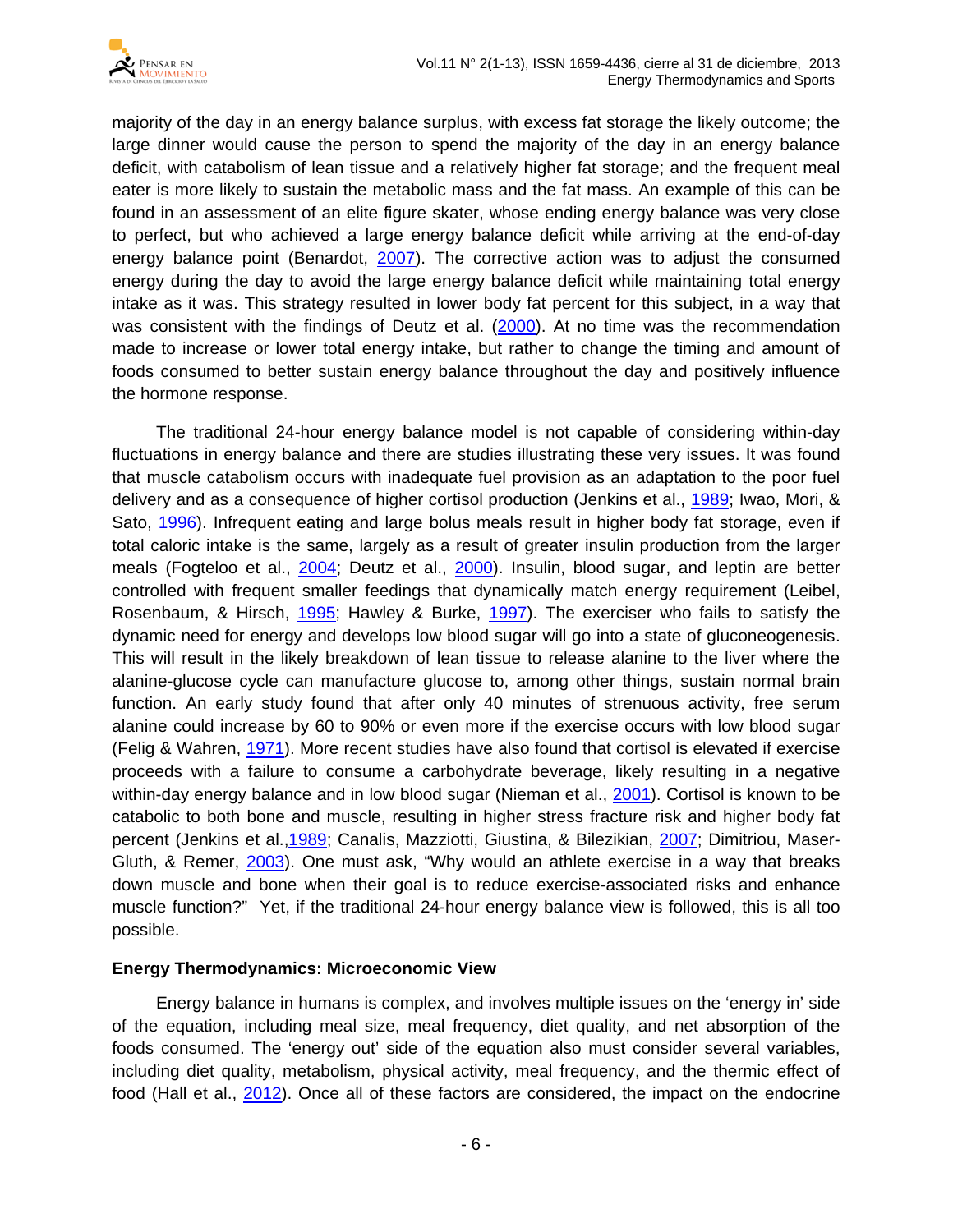

system, including insulin, leptin, ghrelin, and peptide YY must also be taken into account. These energy balance feedback mechanisms make it difficult to alter weight simply by changing the delivery or expenditure of energy, as 'the system' is made to sustain the body as it is. For instance, while leptin has the effect of reducing food intake, increasing energy expenditure, increasing fat catabolism, reducing plasma glucose and lowering body weight, ghrelin has the precise opposite effect in each of these areas. Some factors, however, may cause leptin and ghrelin to work in unexpected ways. It is also known that reduced meal frequency can have an unexpected influence on leptin and ghrelin. Dietary trends that coincide with the steep obesity velocity curve include larger food portion sizes, consumption of fast foods with hidden fats, and decreased meal frequency (Koletzko & Toschke, [2010\)](#page-11-2). All of these have an influence on ghrelin and leptin.Decreased meal frequency is associated with greater daily energy consumption, possibly from an up-regulation of appetite and/or a tendency for greater fat consumption (Viskaal-van Dongen, deGraaf, Siedelink, & Kok, [2009;](#page-12-3) Smith et al., [2010\)](#page-12-4). Viskaal van Dongen et al. [\(2009\)](#page-12-3) found in studies of 57 participants (study 1) and 51 participants (study 2) that visible fats in meals resulted in a lower total energy intake than hidden fats because of altered sensory signals. Smith et al. [\(2010\)](#page-12-4) found that meal skipping has an influence on obesity. They assessed a large sample of people who did not typically skip breakfast as children or adults ( $n = 1359$ ), those who skipped breakfast only in childhood ( $n = 224$ ), those who skipped breakfast only in adulthood ( $n = 515$ ), or those who skipped breakfast in both childhood and adulthood. The chronic breakfast skippers had significantly higher fasting insulin, serum LDL, and waist circumference. Even when adjusting for diet quality, these differences persisted.

It has also been found that the increased energy intake associated with infrequent eating is not matched with higher activity, resulting in a higher body fat level (Franko et al. [2008;](#page-10-13) Berkey, Rockett, Gillman, Field, and Colditz, [2003\)](#page-9-3). Franko et al. [\(2008\)](#page-10-13) found, after studying girls between the ages 9-19 for over 10 years, that the subjects who consumed 3+ meals on more days had lower overweight and obesity rates than girls with lower meal frequency. Berkey et al. [\(2003\)](#page-9-3), studying a cohort of more than 14,000 boys and girls found that eating breakfast (i.e., increasing eating frequency) was an important strategy for avoiding obesity.

Avoiding hyperinsulinemia, either through preventing hunger (a direct result of infrequent eating and poor within-day energy balance) or eluding the consumption of high glycemic foods is useful in controlling the appetite stimulating hormone ghrelin. Anderwalt et al. [\(2003\)](#page-9-4) found that ghrelin was unchanged in type 2 diabetics following insulin treatment, but a rise in serum insulin that occurs following a meal had the effect of suppressing ghrelin and reducing appetite in non-diabetics. Assessing a small group ( $n = 5$ ) of young adult males, Solomon, Chambers, Jeukendrup, Toogood, and Blannin [\(2008\)](#page-12-5) also found that the postprandial fall in ghrelin is likely due to the rise in insulin, but that this relationship does not exist with the hyperinsulinemia associated with insulin resistance. Isacco et al. [\(2010\)](#page-11-11) studied a group of 278 healthy French schoolchildren, between 6 and 8 years old and found that skipping breakfast and consuming sugar-sweetened beverages while watching TV are both likely factors in unsuppressed ghrelin, hyperinsulinemia, or both, and that these behaviors were associated with significantly higher BMI, sum of 4 skinfolds, and waist circumference.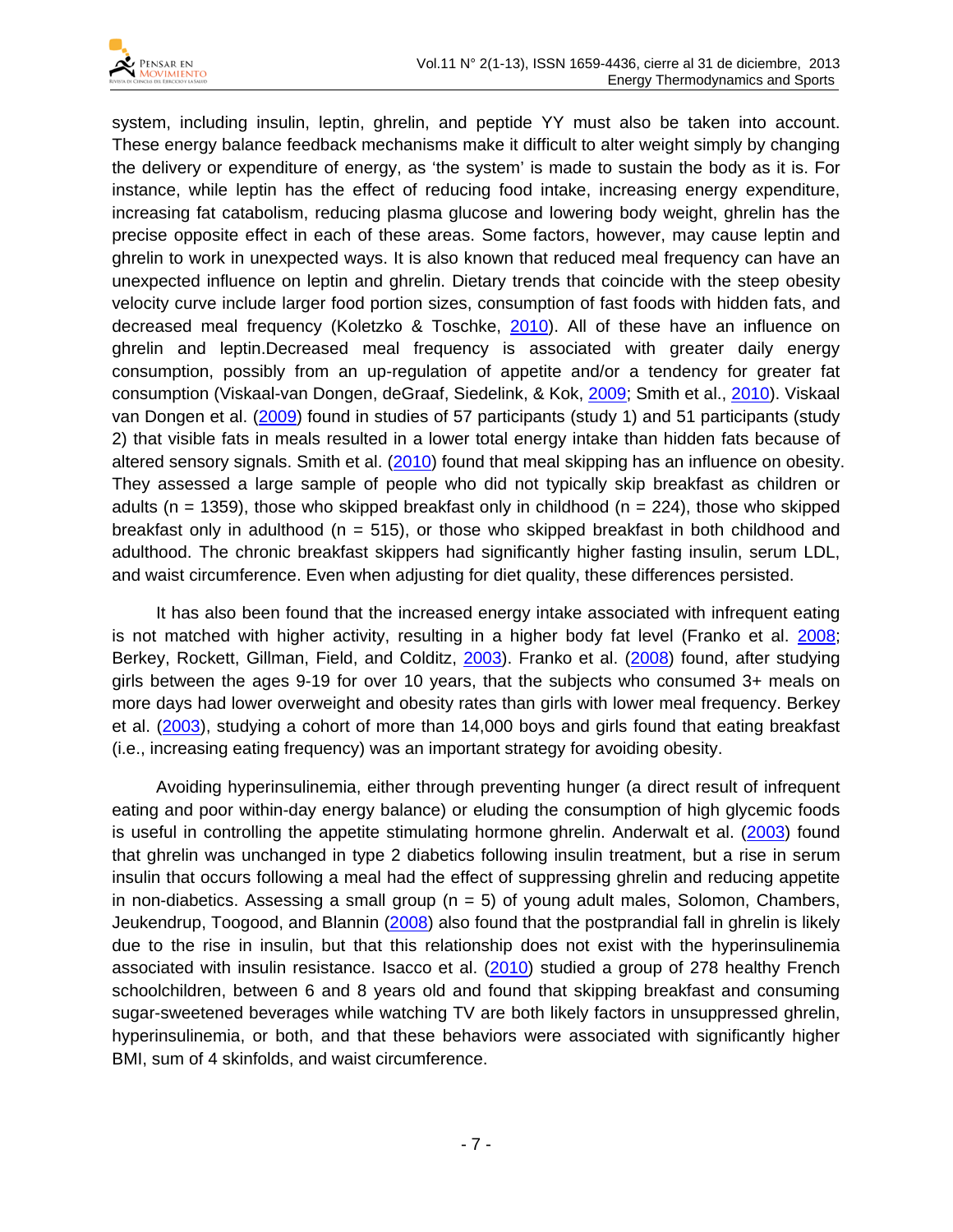



<span id="page-7-0"></span>*Figure 2*. Macroeconomic view of energy balance. Prepared by the author. Note: The commonly measured 24-hour energy balance end-point fails to account for fluctuations in energy balance during the day. These within-day energy balance deviations are associated with differences in body composition.

A concern with the macroeconomic view of energy balance is the assumption that an energy balance achieved at the end of a 24-hour period is perfectly sustained for the entire 24 hours that precedes it. However, as demonstrated in *[Figure 2](#page-7-0)*, there are natural peaks and valleys in energy balance throughout the day, and it has been found that wide deviations from perfect energy balance during a 24-hour period are associated with higher body fat %, even if energy balance is achieved at the end of that 24-hour period. Deutz et al. [\(2000\)](#page-10-3) found, in studying female elite artistic and rhythmic gymnasts ( $n = 42$ ; mean age 15.5 yr.), and middleand long-distance runners ( $n = 20$ ; mean age 26.6 yr.), that large energy balance deficits achieved by either group of athletes were associated with significantly higher body fat levels (gymnasts:  $r = .508$ ;  $p < .001$  and runners:  $r = .461$ ;  $p = .041$ ), despite ending the day in a relatively good energy balanced states.

Using NutriTiming® (NutriTiming LLC, Atlanta, GA)<sup>[1](#page-7-1)</sup>, a recent assessment of U.S. female national team figure skaters ( $n = 10$ ; Mean age = 18.75) used the microeconomic model to assess energy balance, and found a strong and statistically significant association (r = .745; p = .013) between the hours spent in an energy balance deficit exceeding -400 kcal and body fat % (Benardot unpublished data, 2012). The greater the amount of time spent in a severe energy balance deficit, the higher the body fat %, and the greater the amount of time spent in energy balance  $\pm$  400 kcal, the lower the body fat %. Importantly, it was also found that the traditional end-of-day 24-hour energy balance was not statistically related to body fat %. This same group was assessed for bone density, serum vitamin D, and serum cortisol. Higher serum cortisol, which is known to become elevated with negative energy balance and low blood

<span id="page-7-1"></span><sup>&</sup>lt;sup>1</sup> Disclosure: Dr. Benardot is inventor of NutriTiming® (NutriTiming.com and Apple App Store), and scientific advisor to NutriTiming LLC.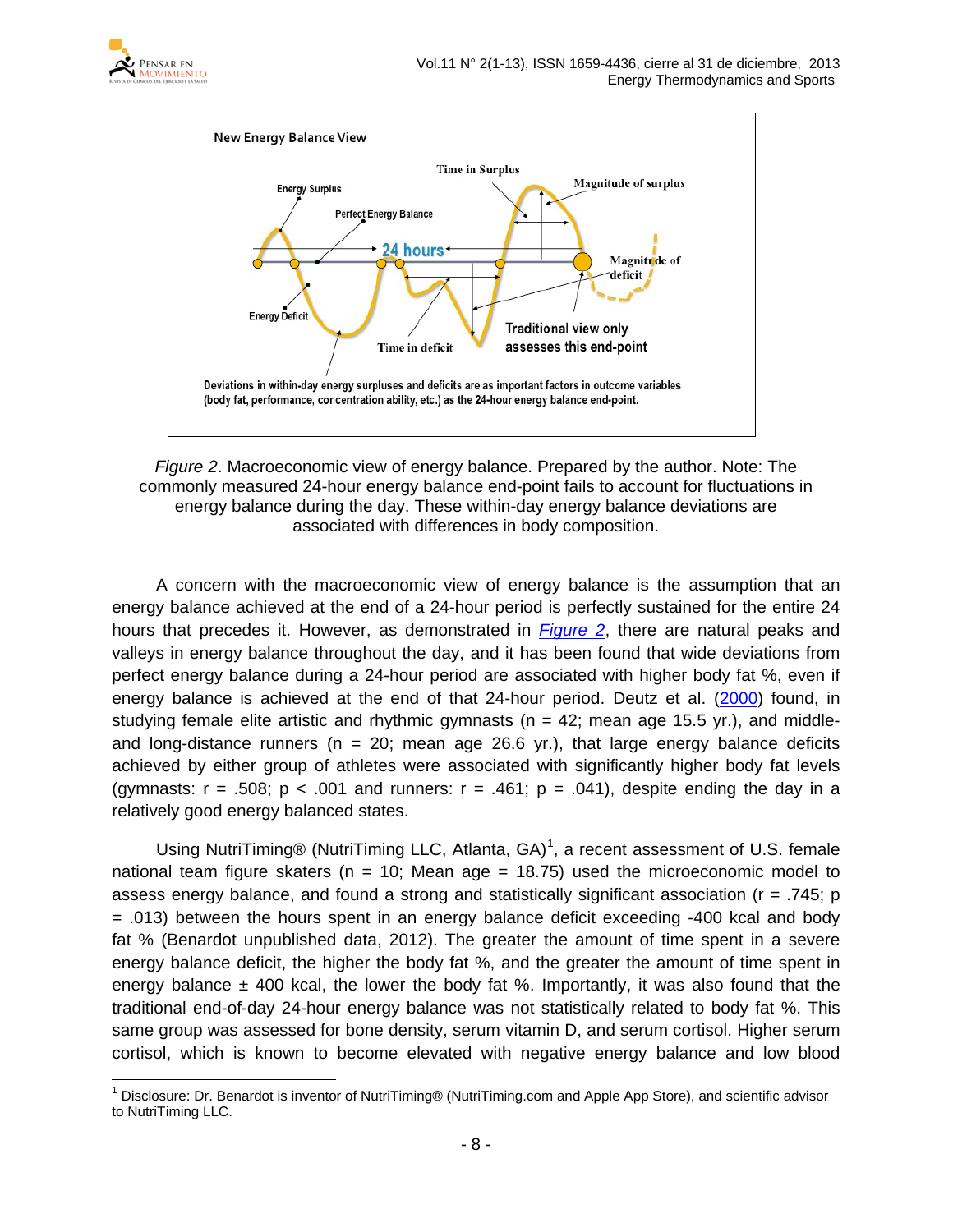

glucose, was significantly associated with lower BMD ( $r = -0.664$ ;  $p = .026$ ) and higher body fat % ( $r = .657$ ;  $p = .020$ ). By contrast, serum vitamin D was not significantly associated with either BMD or body fat % in this elite skater population (Grages, [2013;](#page-10-14) Stafford, [2005\)](#page-12-6). A study of children (n = 12; age range 8-14) also found that end-of-day 24-hour energy balance was not associated with body fat %, while more time spent in an energy balance deficit was significantly associated (r = .914;  $p < .001$ ) with higher body fat % (Delfausse, [2012\)](#page-10-15). Once again it was found that children who managed to spend a great amount of time during the day with small deviations in energy balance were leaner. A group of exercising middle-age women ( $n = 20$ ) were assessed for menstrual status, and it was found that amenorrhea was associated with spending more time in a catabolic state ( $r = .463$ ;  $p = .04$ ), and also found no relationship between end-of-day energy balance and amenorrhea (Friel & Benardot, [2011\)](#page-10-16).

A recent review of studies assessing the relationship of protein intake and sarcopenia found a similar result, with the suggestion that sustaining a steady intake of high-quality protein (between 25-35 grams per meal) at standard 3-meal intervals throughout the day is far more effective at maintaining or increasing muscle mass than large end-of-day protein intakes (Paddon-Jones, & Rasmussen, [2009\)](#page-11-12). A reassessment of athlete protein intakes using this model is warranted, as it appears that many athletes with relatively high protein intakes exceeding 2 to 3  $g$ -kg<sup>-1</sup>-day<sup>-1</sup>, may actually have inadequate protein intakes when maximal protein utilization rates (~ 30-35 g protein per meal) are considered. The extremely high singlemeal protein and energy intakes seen in some athletes, often at levels exceeding 100 g protein and 4,000 kcal, provide protein and energy at levels that are metabolically inefficient and more likely to increase fat mass than muscle mass. Once again, the 24-hour model for energy/nutrient intake and expenditure fails to optimally provide actionable information.

### **Summary**

The within-day energy balance and within-day energy substrate studies, coupled with the poor predictive ability of the traditional 24-hour energy balance model, suggest that a new within-day energy balance model should be used (See [Figure 3\)](#page-9-5). This model considers both time spent in a catabolic and anabolic energy balance state, and the magnitude of the energy balance surpluses and deficits to predict body composition and, ultimately, weight outcomes. Importantly, by incorporating time spent in different energy balance zones, this model may be more useful in predicting the endocrine response to energy balance inadequacies and surpluses. Sports nutrition practitioners may devise their own practical ways of applying the model, or use the existing resources for that purpose.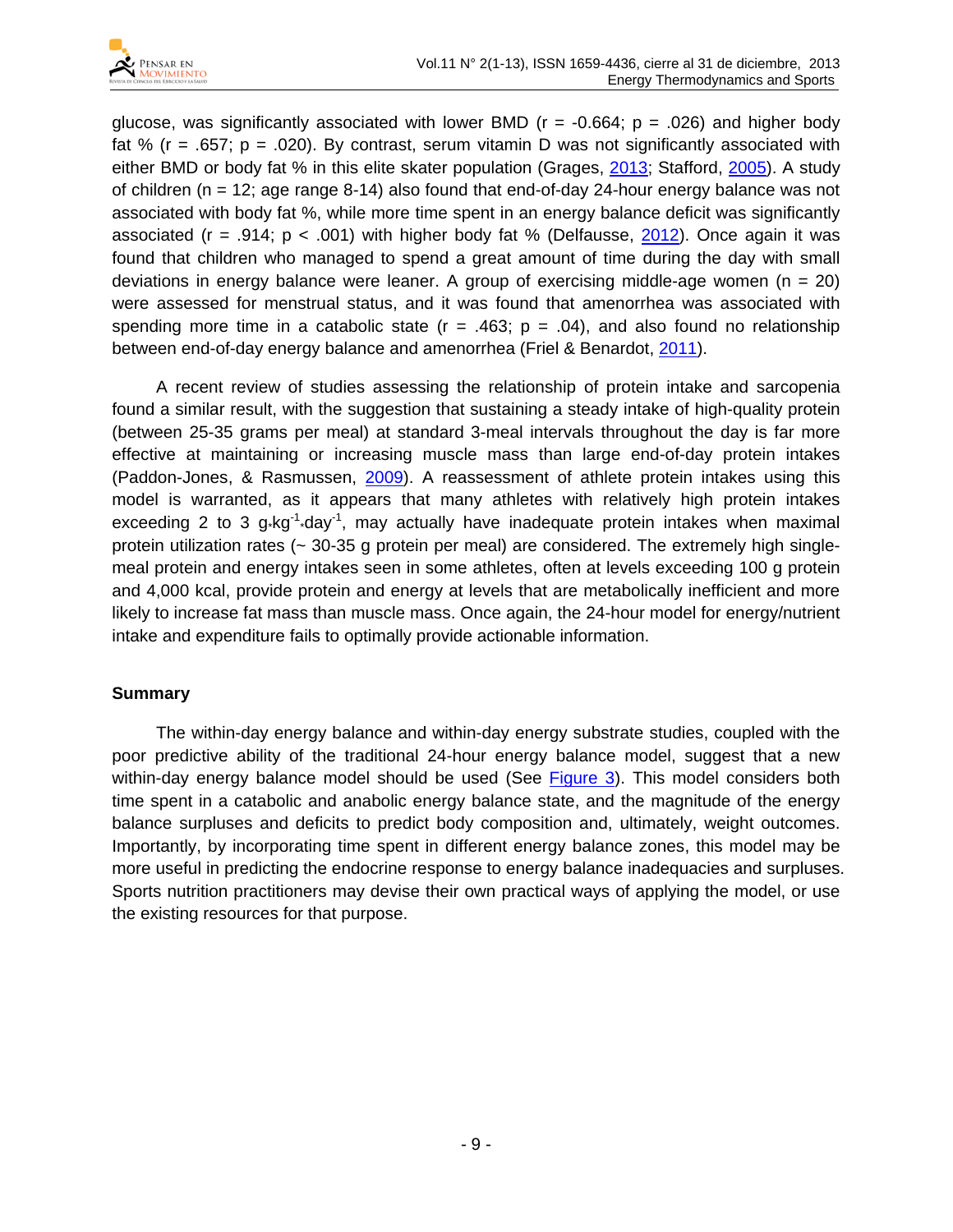



*Figure 3.* A new model for energy balance assessment. Prepared by the author. Note:  $400$  kcal =  $1,674$  kJ

<span id="page-9-5"></span>This model also enables the consideration of an important understanding of energy imbalances: The body's reaction to an inadequate energy intake is to reduce the tissue that *needs* energy. This is a perfectly logical physiological adaptation to the inadequate provision of fuel that serves to diminish an athlete's capacity to improve. Ideally, there should be a *dynamic* relationship between the need for energy and nutrients, and the provision of energy and nutrients to optimize body composition, weight, and performance.

### **References**

- <span id="page-9-4"></span>Anderwald, C., Brabant, G., Bernroider, E., Horn, R., Brehm, A., Waldhäusl, W. & Roden, M. (July, 2003). Insulin-dependent modulation of plasma ghrelin and leptin concentrations is less pronounced in type 2 diabetic patients. *Diabetes,52*(7), 1792-1798.doi: [10.2337/diabetes.52.7.1792](http://diabetes.diabetesjournals.org/content/52/7/1792.full.pdf+html)
- <span id="page-9-0"></span>Benardot, D. (July/August, 2007). Timing of energy and fluid intake: New concepts for weight control and hydration. *ACSM Health & Fitness Journal*, *11*(4), 13-19. [doi:](http://journals.lww.com/acsm-healthfitness/Abstract/2007/07000/TIMING_OF_ENERGY_AND_FLUID_INTAKE__New_Concepts.8.aspx)  [10.1249/01.FIT.0000281226.23643.de](http://journals.lww.com/acsm-healthfitness/Abstract/2007/07000/TIMING_OF_ENERGY_AND_FLUID_INTAKE__New_Concepts.8.aspx)
- <span id="page-9-3"></span>Berkey, C. S., Rockett, H. R. H., Gillman, M. W., Field, A. E. & Colditz, G. A. (2003). Longitudinal study of skipping breakfast and weight change in adolescents. *International Journal of Obesity,* 27, 1258-1266. [doi:10.1038/sj.ijo.0802402](http://www.nature.com/ijo/journal/v27/n10/abs/0802402a.html)
- <span id="page-9-2"></span>Bertelsen, J., Christiansen, C., Thomsen, C., Poulsen, P.L., Vestergaard, S., Steinov, A.,... Hermansen,K. (January, 1993). Effect of meal frequency on blood glucose, insulin, and free fatty acids in NIDDM subjects. *Diabetes Care, 16*(1), 4-7. Retrieved from <http://care.diabetesjournals.org/content/16/1/4.full.pdf>
- <span id="page-9-1"></span>Blom, W. A. M., Stafleu, A., de Graaf, C., Kok, F. J., Schaafsma, G., & Hendriks, H. F. J. (February, 2005). Ghrelin response to carbohydrate-enriched breakfast is related to insulin. *The American Journal of Clinical Nutrition, 81*(2), 367-375. Retrieved from <http://ajcn.nutrition.org/content/81/2/367.abstract#fn-1>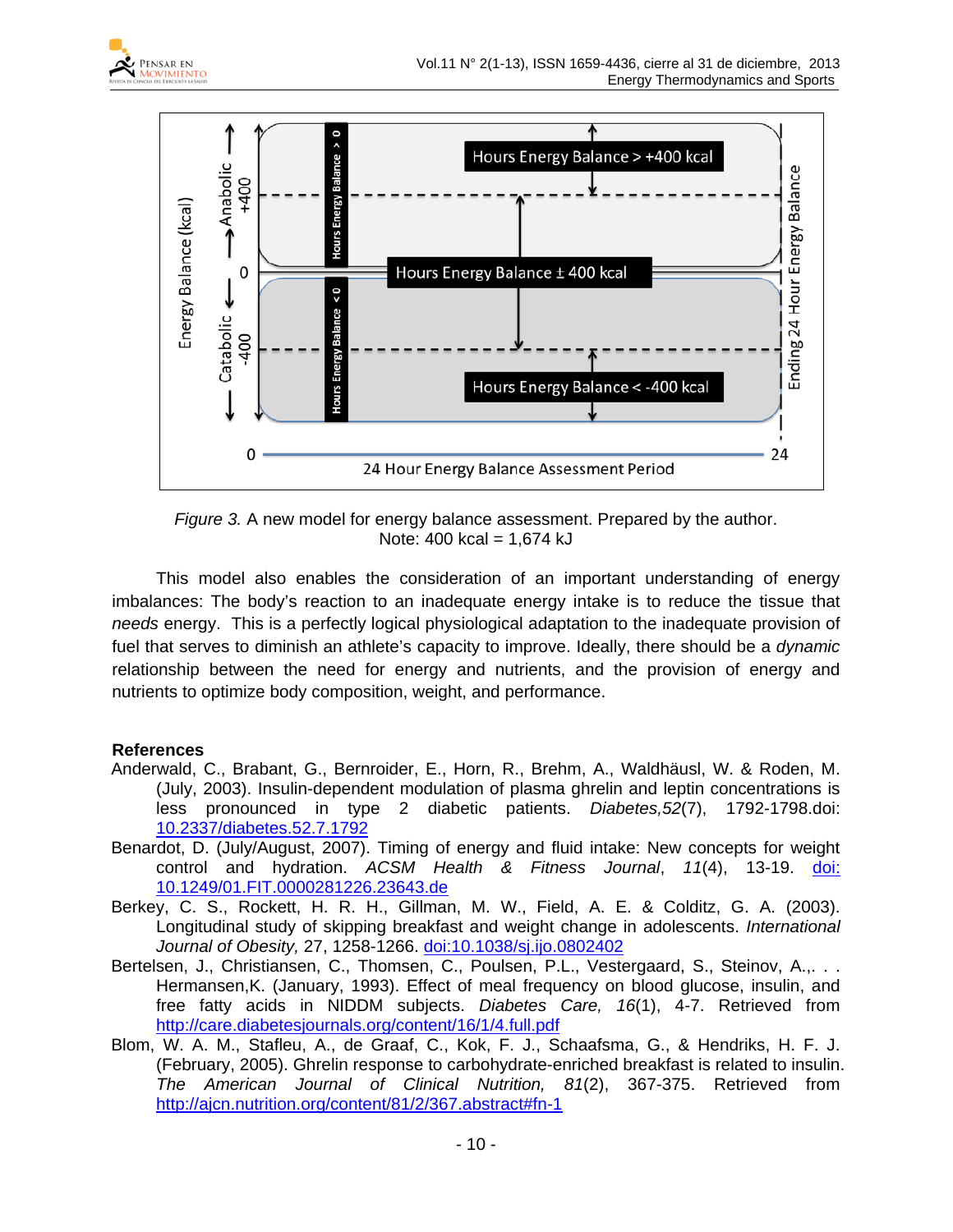

- <span id="page-10-0"></span>Burke, L. M. (2001). Energy needs of athletes. *Canadian Journal of Applied Physiology, 26*(suppl), S202-S219. [doi: 10.1139/h2001-055](http://www.nrcresearchpress.com/doi/abs/10.1139/h2001-055#.Uo9zGdJLOHI)
- <span id="page-10-11"></span>Canalis, E., Mazziotti, G., Giustina, A., & Bilezikian, J. P. (2007). Glucocorticoid-induced osteoporosis: pathophysiology and therapy. *Osteoporosis International, 18*(10), 1319– 1328. [doi: 10.1007/s00198-007-0394-0](http://www.cof.org.cn/pdf/2007/10/Glucocorticoid%20induced%20osteoporosis.pdf)
- <span id="page-10-7"></span>Cohn, C., Berger, S., & Norton, M. (February, 1968). Relationship between meal size and frequency and plasma insulin response in man. *Diabetes, 17*(2), 72-75. [doi:](http://diabetes.diabetesjournals.org/content/17/2/72.short)  [10.2337/diab.17.2.72](http://diabetes.diabetesjournals.org/content/17/2/72.short)
- <span id="page-10-15"></span>Delfausse, L. (2012). *Within-Day Energy Balance in Children and Adolescents.* (Unpublished Master's Thesis). Georgia State University, U.S.A.
- <span id="page-10-3"></span>Deutz, B., Benardot, D., Martin, D, & Cody, M. M. (March, 2000). Relationship between energy deficits and body composition in elite female gymnasts and runners. *Medicine & Science in Sports & Exercise, 32*(3), 659-668. Retrieved from [http://journals.lww.com/acsm](http://journals.lww.com/acsm-msse/Abstract/2000/03000/Relationship_between_energy_deficits_and_body.17.aspx)[msse/Abstract/2000/03000/Relationship\\_between\\_energy\\_deficits\\_and\\_body.17.aspx](http://journals.lww.com/acsm-msse/Abstract/2000/03000/Relationship_between_energy_deficits_and_body.17.aspx)
- <span id="page-10-12"></span>Dimitriou, T., Maser-Gluth, C., & Remer, T. (March, 2003). Adrenocortical activity in healthy children is associated with fat mass. *The American Journal of Clinical Nutrition*, *77*(3) 731–736. Retrieved from<http://ajcn.nutrition.org/content/77/3/731.short>
- <span id="page-10-8"></span>Evans, D. J., Hoffman, R. G., Kalkhoff, R. K., & Kissebah, A. H. (January, 1984). Relationship of body fat topography to insulin sensitivity and metabolic profiles in premenopausal women.<br>Metabolism. 33(1), 68-75. Retrieved from *Metabolism,* 33(1), 68-75. Retrieved from <http://www.sciencedirect.com/science/article/pii/0026049584901641>
- <span id="page-10-6"></span>Fáibry, P. & Tepperman, J. (August, 1970). Meal frequency - A possible factor in human pathology. *The American Journal of Clinical Nutrition*, *23*(8), 1059-1068. Retrieved from <http://ajcn.nutrition.org/content/23/8/1059.short>
- <span id="page-10-10"></span>Felig, P. & Wahren, J. (December, 1971). Amino acid metabolism in exercising man. *The Journal of Clinical Investigation*, *50*(12), 2703-2714. [doi:10.1172/JCI106771.](http://www.jci.org/articles/view/106771)
- <span id="page-10-9"></span>Fogteloo, A. J., Pijl, H., Roelfsema, F., Frölich, M. & Meinders, A. E.(2004). Impact of meal time and frequency on the twenty-four-hour leptinrhythm.*Hormone Research in Pediatrics,62*, 71-78. doi: [10.1159/000079326](http://www.karger.com/Article/FullText/79326)
- <span id="page-10-13"></span>Franko, D. L., Striegel-Moore, R. H., Thompson, D., Affenito, S. G., Schreiber, G. B., Daniels, S. R., & Crawford, P. B. (2008). The relationship between meal frequency and body mass index in black and white adolescent girls: More is less. *International Journal of Obesity*, *32*, 23-29. [doi:10.1038/sj.ijo.0803654](http://www.nature.com/ijo/journal/v32/n1/abs/0803654a.html)
- <span id="page-10-16"></span>Friel, A., & Benardot, D. (2011). The relationship between within-day energy balance and menstruation in active females. *Medicine & Science in Sports & Exercise*. *43*(5): s68. (Abstract).
- <span id="page-10-14"></span>Grages, M. (2013). *National Team Figure Skaters: Poor Energy Balance and Blood Sugar Maintenance Associated with Lower Bone Density and Higher Body Fat.* (Unpublished MasterʹsThesis). Georgia State University, U.S.A.
- <span id="page-10-4"></span>Haase, A. M., Prapavessis, H. & Owens, R. G. (2002). Perfectionism, social physique anxiety and disordered eating: a comparison of male and female elite athletes. *Psychology of Sport and Exercise*, *3*(3), 209-222. Retrieved from <http://www.sciencedirect.com/science/article/pii/S1469029201000188?np=y>
- <span id="page-10-5"></span>Hall, K. D., Heymsfield, S. B., Kemnitz, J. W., Klein, S., Schoeller, D. A., & Speakman, J. R. (2012). Energy balance and its components: implications for body weight regulation. *The American Journal of Clinical Nutrition,95*(4), 989-94. doi: [10.3945/ajcn.112.036350](http://ajcn.nutrition.org/content/95/4/989.full)
- <span id="page-10-2"></span><span id="page-10-1"></span>Hawley,J. A. & Burke,L. M. (April, 1997). Effect of meal frequency and physical performance. *British Journal of Nutrition*, *77* (supplement 01), :S91-S103. doi[:http://dx.doi.org/10.1079/BJN19970107](http://dx.doi.org/10.1079/BJN19970107)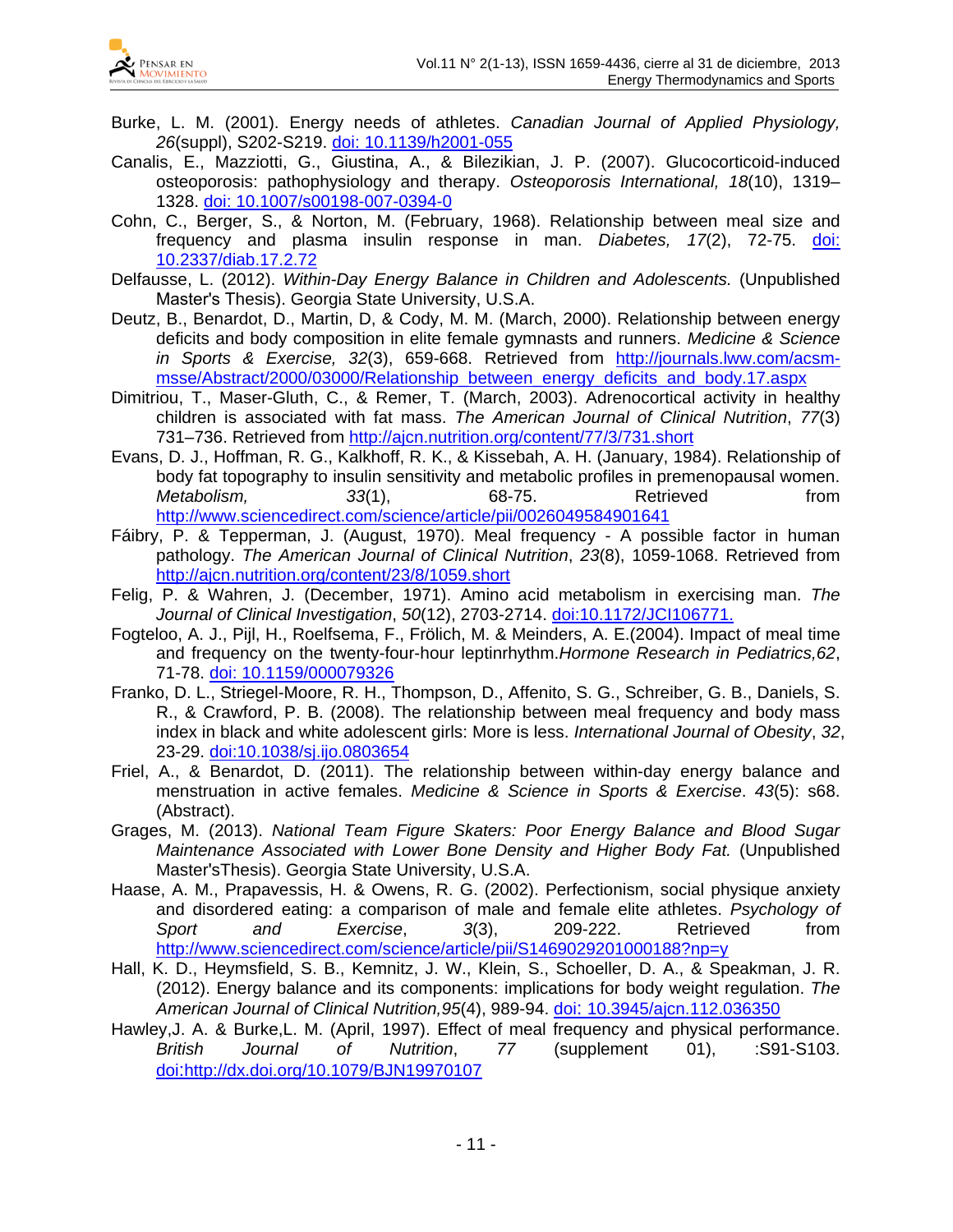

- Hubbard, R. W., Szlyk, P. C., & Armstrong, L. E. (1990). Influence of thirst and fluid palatability on fluid ingestion during exercise. In C. V. Gisolfi, and D. R. Lamb (Editors). *Fluid Homeostasis During Exercise.* (pp. 39-95).
- <span id="page-11-11"></span>Isacco, L., Lazaar, N., Ratel, S., Thivel, D., Aucouturier, J., Doré, E.,. . . Duché, P. (2010). The impact of eating habits on anthropometric characteristics in French primary school children. *Child: Care, Health and Development*, *36*(6), 835-842. doi: [10.1111/j.1365-](http://onlinelibrary.wiley.com/doi/10.1111/j.1365-2214.2010.01113.x/abstract) [2214.2010.01113.x](http://onlinelibrary.wiley.com/doi/10.1111/j.1365-2214.2010.01113.x/abstract)
- <span id="page-11-8"></span>Iwao, S., Mori, K., & Sato, Y. (1996). Effects of meal frequency on body composition during weight control in boxers. *Scandinavian Journal of Medicine & Science in Sports, 6*(5),265- 272. doi: 10.1111/j.1600-0838.1996.tb00469.x
- <span id="page-11-7"></span>Jenkins, D. J., Wolever, T. M., Vuksan, V., Brighenti, F., Cunnane, S. C., Rao, A.V.,. . . .Josse, R. (October, 1989). Nibbling versus gorging: metabolic advantages of increased meal<br>frequency. New England Journal of Medicine. 321(14). 929-934. frequency. *New England Journal of Medicine, 321*(14), 929-934. doi[:10.1056/NEJM198910053211403](http://www.nejm.org/doi/pdf/10.1056/NEJM198910053211403)
- <span id="page-11-5"></span>Knerr, I., Gröschl, M., Rascher, W, & Rauh, M. (2003). Endocrine effects of food intake: Insulin, ghrelin, and leptin responses to a single bolus of essential amino acids in humans. *Annals of Nutrition & Metabolism, 47*, 312-313. doi: [10.1159/000072405](http://www.karger.com/Article/FullText/72405)
- Koletzko, B. & Toschke, A. M. (February, 2010). Meal patterns and frequencies: Do they affect body weight in children and adolescents? *Critical Reviews in Food Science*, *50*(2), 100- 105. [doi: 10.1080/10408390903467431](http://www.tandfonline.com/doi/pdf/10.1080/10408390903467431)
- <span id="page-11-2"></span>Krane, V., Waldron, J., Stiles-Shipley, J. A. & Michalenok, J. (2001).Relationships among body satisfaction, social physique anxiety, and eating behaviors in female athletes and exercisers. *Journal of Sport Behavior*, *24*(3). Accession No. 77384743. Retrieved from [http://www.biomedsearch.com/article/Relationships-Among-Body-Satisfaction-](http://www.biomedsearch.com/article/Relationships-Among-Body-Satisfaction-Social/77384743.html)[Social/77384743.html](http://www.biomedsearch.com/article/Relationships-Among-Body-Satisfaction-Social/77384743.html)
- <span id="page-11-9"></span>Leibel, R. L., Rosenbaum, M. & Hirsch, J. (March, 1995). Changes in energy expenditure resulting from altered body weight. *New England Journal of Medicine, 332*(10), 621-628. doi: [10.1056/NEJM199503093321001](http://www.nejm.org/doi/full/10.1056/NEJM199503093321001)
- <span id="page-11-0"></span>Maughan, R. J. & Noakes, T. D. (1991). Fluid replacement and exercise stress. A brief review of studies on fluid replacement and some guidelines for the athlete. *Sports Medicine, 12*(1), 16-31. Retrieved from: [http://link.springer.com/article/10.2165/00007256-199112010-](http://link.springer.com/article/10.2165/00007256-199112010-00003#page-2) [00003#page-2](http://link.springer.com/article/10.2165/00007256-199112010-00003#page-2)
- <span id="page-11-3"></span>Melby,C. M. & Hickey, M. (2005). Energy balance and body weight regulation. *Sports Science Exchange,* 18 (4), 1-6. Retrieved from [http://www.uni.edu/dolgener/UG\\_Sport\\_Nutrition/Articles/Energy\\_Balance.pdf](http://www.uni.edu/dolgener/UG_Sport_Nutrition/Articles/Energy_Balance.pdf)
- <span id="page-11-10"></span>Nieman, D. C., Henson, D. A., Smith, L. L, Utter, A. C., Vinci, D. M., Davis, J. M., & Shute, M. (July, 2001). Cytokine changes after a marathon race. *Journal of Applied Physiology*, *91*(1),109–114. Retrieved from<http://jap.physiology.org/content/91/1/109.abstract>
- <span id="page-11-12"></span>Paddon-Jones, D, & Rasmussen, B. B. (2009). Dietary protein recommendations and the prevention of sarcopenia. *Current Opinion in Clinical Metabolic Care, 12*(1), 86-90. [doi:](http://journals.lww.com/co-clinicalnutrition/Abstract/2009/01000/Dietary_protein_recommendations_and_the_prevention.15.aspx)  [10.1097/MCO.0b013e32831cef8b](http://journals.lww.com/co-clinicalnutrition/Abstract/2009/01000/Dietary_protein_recommendations_and_the_prevention.15.aspx)
- <span id="page-11-6"></span>Peiris, A. N., Mueller, R. A., Smith, G. A., Struve, M. F., & Kissebah, A. H. (December, 1986). Splanchnic insulin metabolism in obesity. Influence of body fat distribution. *The Journal of Clinical Investigation*, *78*(6), 1648-1657. doi: [10.1172/JCI112758](http://www.jci.org/articles/view/112758)
- <span id="page-11-4"></span>Saad, M. F., Bernaba, B., Hwu, C-M., Jinagouda, S., Fahmi, S., Kogosov, E., & Boyadjian, R. (August, 2002). Insulin regulates plasma ghrelin concentration*. The Journal of Clinical Endocrinology & Metabolism*, *87*(8), 3997-4000. doi: [10.1210/jc.87.8.3997](http://jcem.endojournals.org/content/87/8/3997.short)
- <span id="page-11-1"></span>Saltzman, E. & Roberts, S. B. (August, 1995). The role of energy expenditure in regulation: findings from a decade of research. *Nutrition Reviews*, *53*(8), 209-220. doi[:10.1111/j.1753-](http://onlinelibrary.wiley.com/doi/10.1111/j.1753-4887.1995.tb01554.x/abstract) [4887.1995.tb01554.x](http://onlinelibrary.wiley.com/doi/10.1111/j.1753-4887.1995.tb01554.x/abstract)